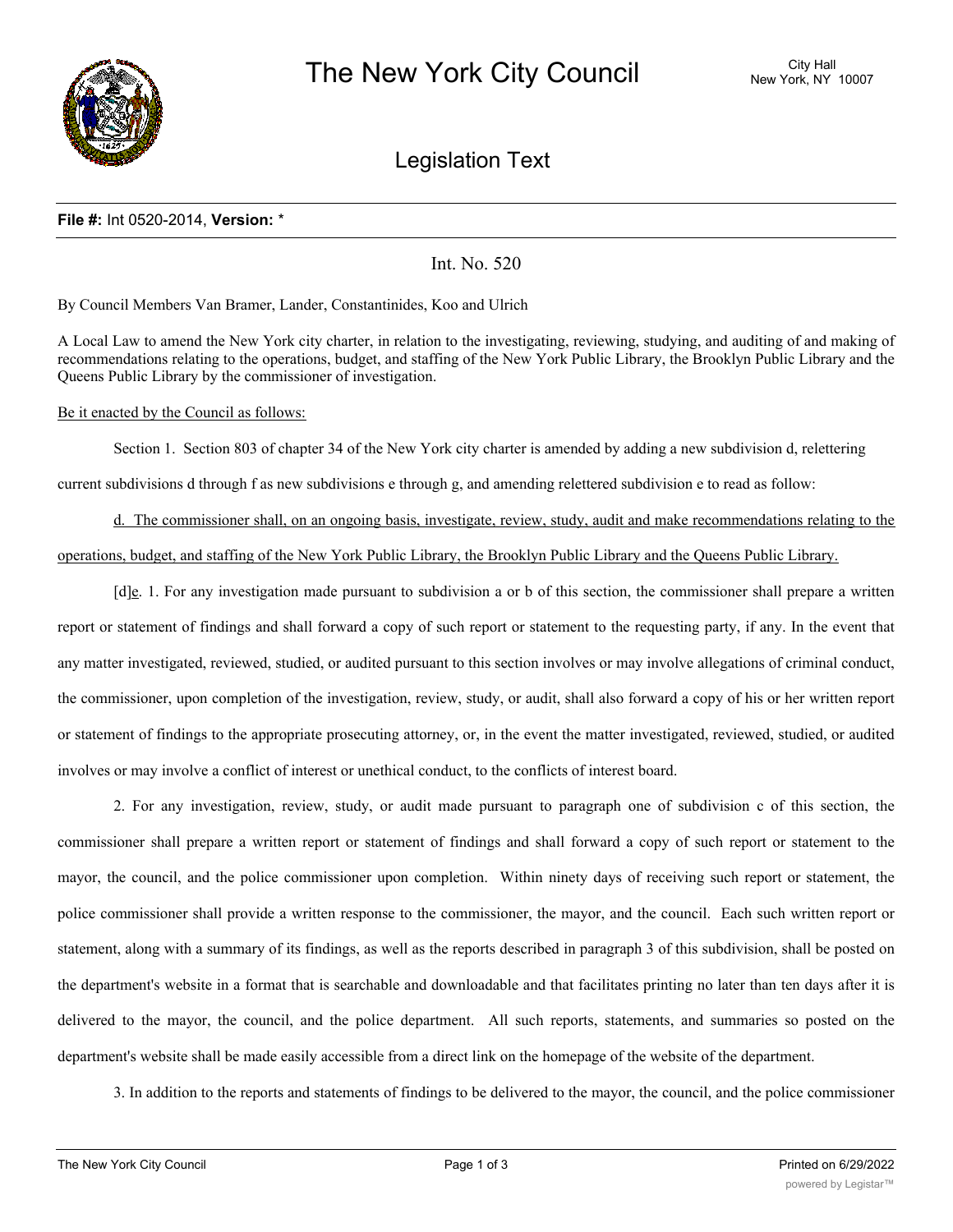## **File #:** Int 0520-2014, **Version:** \*

pursuant to paragraph 2 of this subdivision, there shall be an annual summary report on the activities undertaken pursuant to paragraph 1 of subdivision c of this section containing the following information: (i) a description of all significant findings from the investigations, reviews, studies, and audits conducted in the preceding year; (ii) a description of the recommendations for corrective action made in the preceding year; (iii) an identification of each recommendation described in previous annual reports on which corrective action has not been implemented or completed; and (iv) the number of open investigations, reviews, studies, or audits that have been open, as of the close of the preceding calendar year, for a time period of 1) six months up to and including one year, 2) more than one year up to and including two years, 3) more than two years up to and including three years, and 4) more than three years. The annual summary report required by this paragraph shall be completed and delivered to the mayor, the council, and the police commissioner on April 1, 2015 and every April 1 thereafter.

4. For any investigation, review, study, or audit made pursuant to subdivision d of this section, the commissioner shall prepare a written report or statement of findings and shall forward a copy of such report or statement to the mayor, the council, and the presidents of the New York Public Library, the Brooklyn Public Library and the Queens Public Library upon completion. Within ninety days of receiving such report or statement, each such president shall provide a written response to the commissioner, the mayor, and the council. Each such written report or statement, along with a summary of its findings, as well as the reports described in paragraph 5 of this subdivision, shall be posted on the department's website in a format that is searchable and downloadable and that facilitates printing no later than ten days after it is delivered to the mayor, the council, and the presidents of the New York Public Library, the Brooklyn Public Library and the Queens Public Library. All such reports, statements, and summaries so posted on the department's website shall be made easily accessible from a direct link on the homepage of the website of the department.

5. In addition to the written reports and statements of findings to be delivered to the mayor, the council, and the presidents of the New York Public Library, the Brooklyn Public Library and the Queens Public Library pursuant to paragraph 4 of this subdivision, the department shall submit quarterly report on the activities undertaken pursuant to subdivision d of this section. The first quarterly summary report required by this paragraph shall be completed and delivered to the mayor, the council, and the presidents of the New York Public Library, the Brooklyn Public Library and the Queens Public Library by October 31, 2014. Subsequent reports shall be submitted by January 31, 2015, April 30, 2015, and July 31, 2015 and shall be submitted to the mayor and the council by these four days each year.

[e]f. The jurisdiction of the commissioner shall extend to any agency, officer, or employee of the city, or any person or entity doing business with the city, or any person or entity who is paid or receives money from or through the city or any agency of the city.

[f]g. The commissioner shall forward to the council and to the mayor a copy of all reports and standards prepared by the